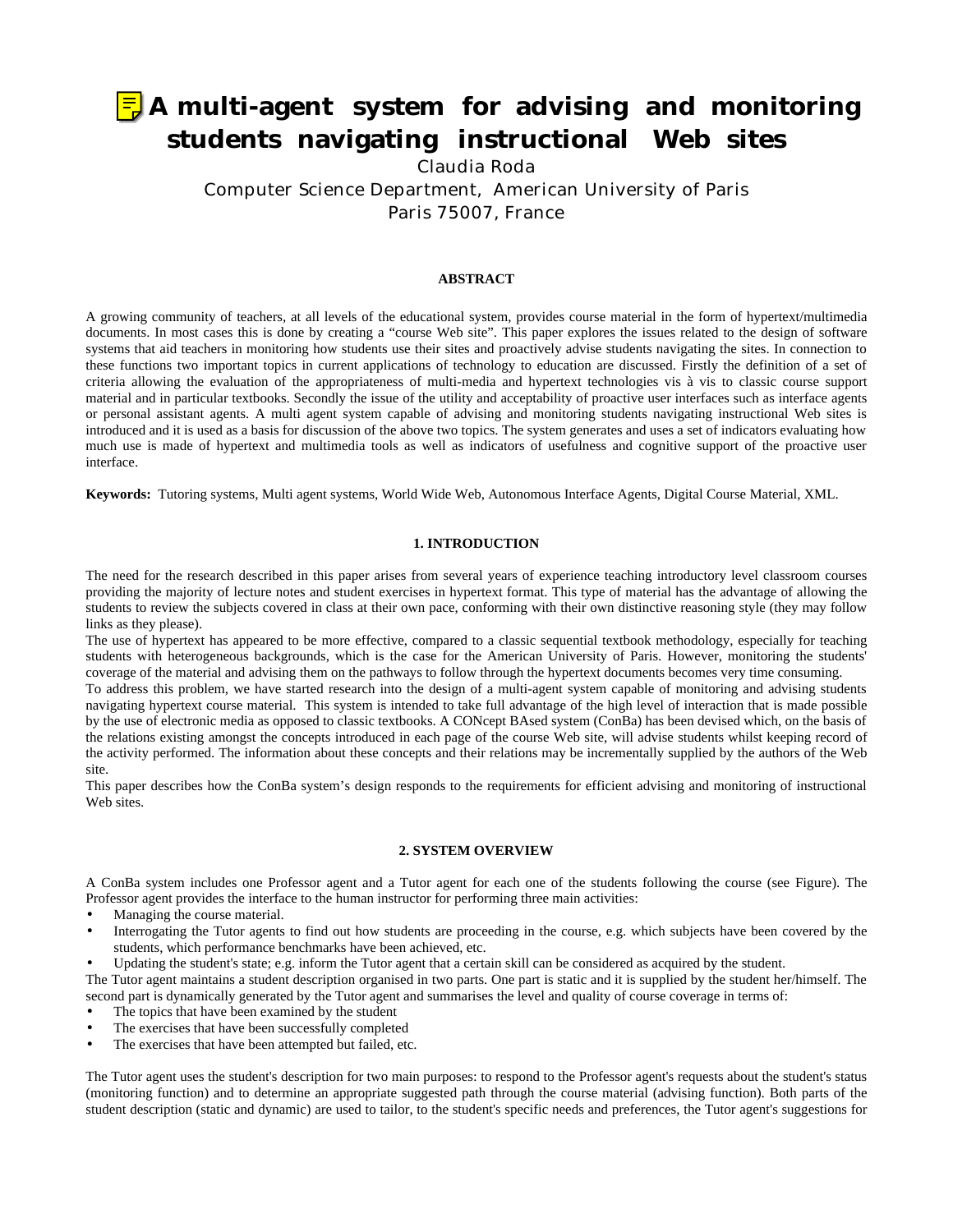possible future activities. An interface between the system and the student dynamically builds the hypertext pages presented to the student following the Tutor agent's indications and containing its suggestions.

Tutor agents interact through polling in order to exchange information on:

- The most fruitful pathways followed by students,
- The performance benchmarks which are either too easy or too hard to achieve,
- The topics (nodes) which are seldom visited, etc.

This information is used both to advise the students and to inform the human instructor on possible strengths and weakness of the course structure.



Figure 1 - Overall system structure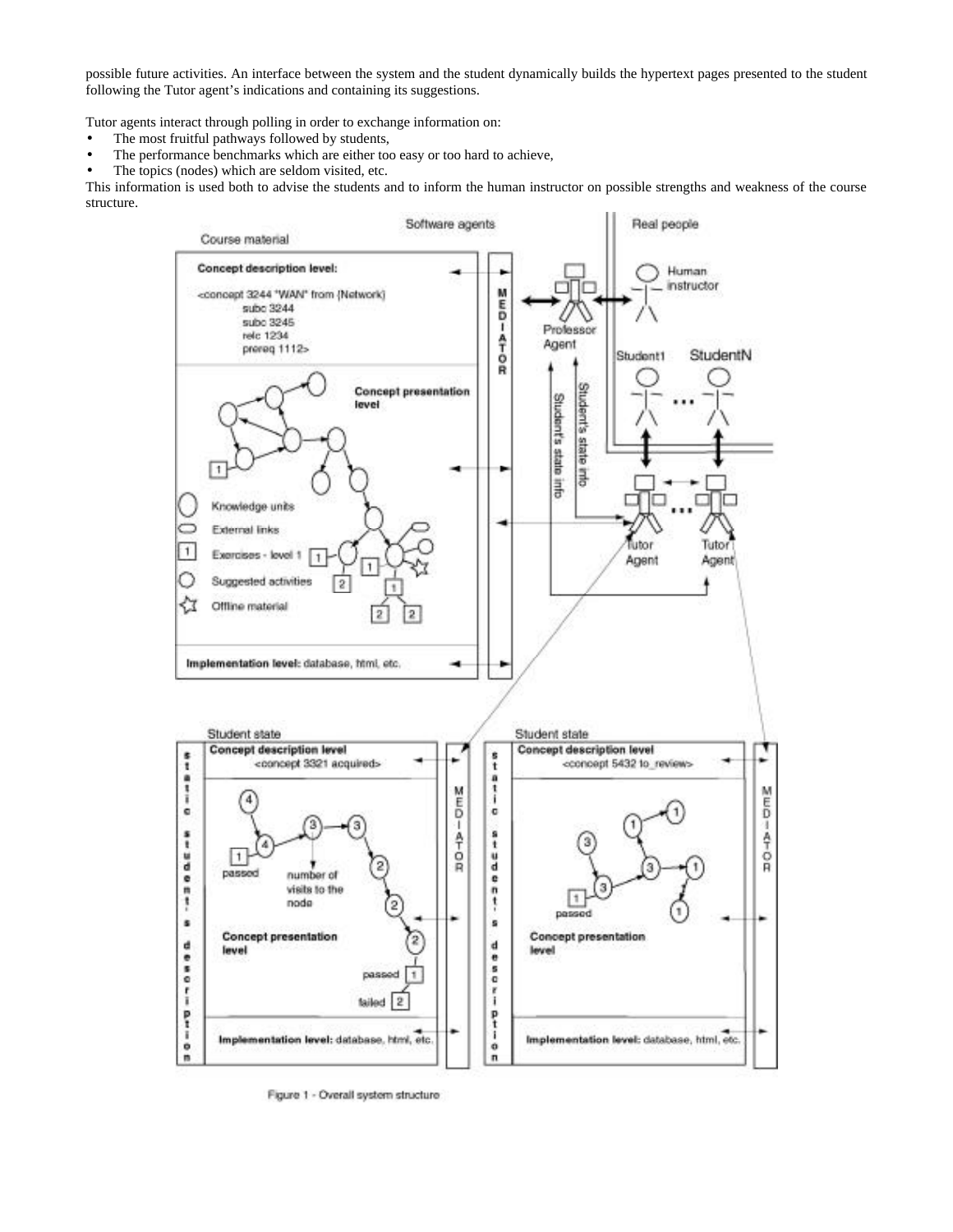## **Focus and related works**

The main focus of this research is currently on exploiting the site's structure and annotations rather than its multimedia features. Other works have concentrated more on this second issue, or on the integration of Web based presentations and other technical tools. The Internet Softbot [4], for example, provides a uniform interface to several Internet resources and facilities (ftp, telnet, gopher, etc.). The Manic system [20], concentrates on combining text, graphics and sound in order to support a multimedia distance learning environment. The Trilogy project [15] uses intelligent agents to implement a virtual research laboratory integrating physically distributed hardware and software resources.

The design of the ConBa system presents three important aspects of agenthood: decomposition, autonomy and anthropomorphism. The system described is very naturally decomposable in agent components each with a specific objective to achieve [5] and representing a user of the system. Autonomy is displayed by the system's ability to perform actions without an explicit request of the user and possibly asynchronously with respect to the user activity (e.g. a Tutor agent may be querying another one whilst the user is surfing the site). Anthropomorphism is due to the choice to present the results of the Tutor agent's reasoning as "motivated suggestions" rather than using an non-anthropomorphic presentation such as a set of dynamically modified navigation menus. This choice allows us to supply a "lightly" anthropomorphic interface that however doesn't have more complete anthropomorphic features such as the life-like characters proposed, for example in [1, 17, 21].

# **3. MOTIVATIONS**

The ConBa system is being designed to respond to two main needs. On one hand it aims at facilitating the monitoring of the activity over instructional Web sites. On the other hand it supports this activity by proactively suggesting best paths through the site itself and related links. These goals reflect two important issues in current applications of technology to education (as well as to many other human activities). Firstly the definition of a set of criteria allowing the evaluation of the appropriateness of multi-media and hypertext technologies vis à vis to classic course support material and in particular textbooks. Secondly the issue of the utility and acceptability of proactive user interfaces such as interface agents or personal assistant agents.

# **Hyper/Multi-media versus classic course material**

Is course material presented in the form of hyper/multi media "better" than material presented in classic book format? The fashionable answer is "yes". However some distinctions should be made. "The appearance of new means of information does not destroy earlier ones; it frees them from one kind of constraint or another" [2] In the case of hyper/multi media the new means allow for:

- The non-linear presentation of the information
- The integration of text, sound, and still and moving images

In order to evaluate the advantages of using hyper/multi-media technologies in the presentation of course material, at least one of the two characteristics above must be exploited. Some evidence of their utility can then be gained by observing how much students take advantage of these new facilities. As a consequence, the ConBa system aims at monitoring indicators such as:

- How often students visit the site in a non-linear fashion, i.e. how often surfing deviates from the main suggested path.
- How much use of non-textual information is made by the students.
- How often students access complementary material, e.g. suggested links.

These indicators should be available to the instructor along with general information about the course coverage for each student.

# **User interface acceptability**

As briefly introduced above, the ConBa system aims at providing a *proactive* user interface capable of supporting students in the navigation of instructional Web sites. Classic user interfaces, often called *direct manipulation interfaces* [18], respond to specific requests of the user acting on explicit interface objects. The ConBa system instead, is based on a proactive interface. Such interfaces are generally based on the notion of *indirect management* [6]. The user does not have to explicitly indicate every action for the system, which is able to autonomously initiate activities and plays a proactive role. Note that ConBa's proactive interface integrates the classic direct management interface, this means that the user may initiate requests on a direct manipulation interface and the system, responding to those requests, tries to extend its performance by proposing further activities. For example, responding to a student's request for a Web page, the Tutor agent, on the basis of the information collected about the students' activities and of their profiles, may:

- Suggest possible paths through the site and
- Inform the student about relevant material of which the student may not be aware of

In order to play this active role, the Tutor agent may autonomously take actions which were not specified by the user (e.g. look for further material related to the user request, query other Tutor agents to define possible successive actions, etc.). The Tutor agent must also manage the information about the user in order to tailor its action to the specific user and his/her surfing history, i.e. the Tutor agent must learn about the user. In this sense, the Tutor agent can be seen as an interface agent as defined in [16] or as an Autonomous Interface Agent as defined in [8]. A lively debate is currently ongoing on the usefulness of interface agents; see for example [3, 7, 11, 12, 14, 19]. Some of the main questions are:

- Usefulness can interface agents significantly reduce the workload of their users?
- **Cognitive support** can interface agents present the information or tools available to the user in a fashion that allows a more efficient use of these resources and stimulates the user's interest?
- **Autonomy acceptability** will users accept agents taking autonomous action? How can users be reassured about their level of control over the system?
- **Privacy** up to which point an interface agent may "learn" about the user without jeopardise his/her privacy?
- **Anthropomorphism** is the association of anthropomorphic characteristics to interface agents necessary / desirable?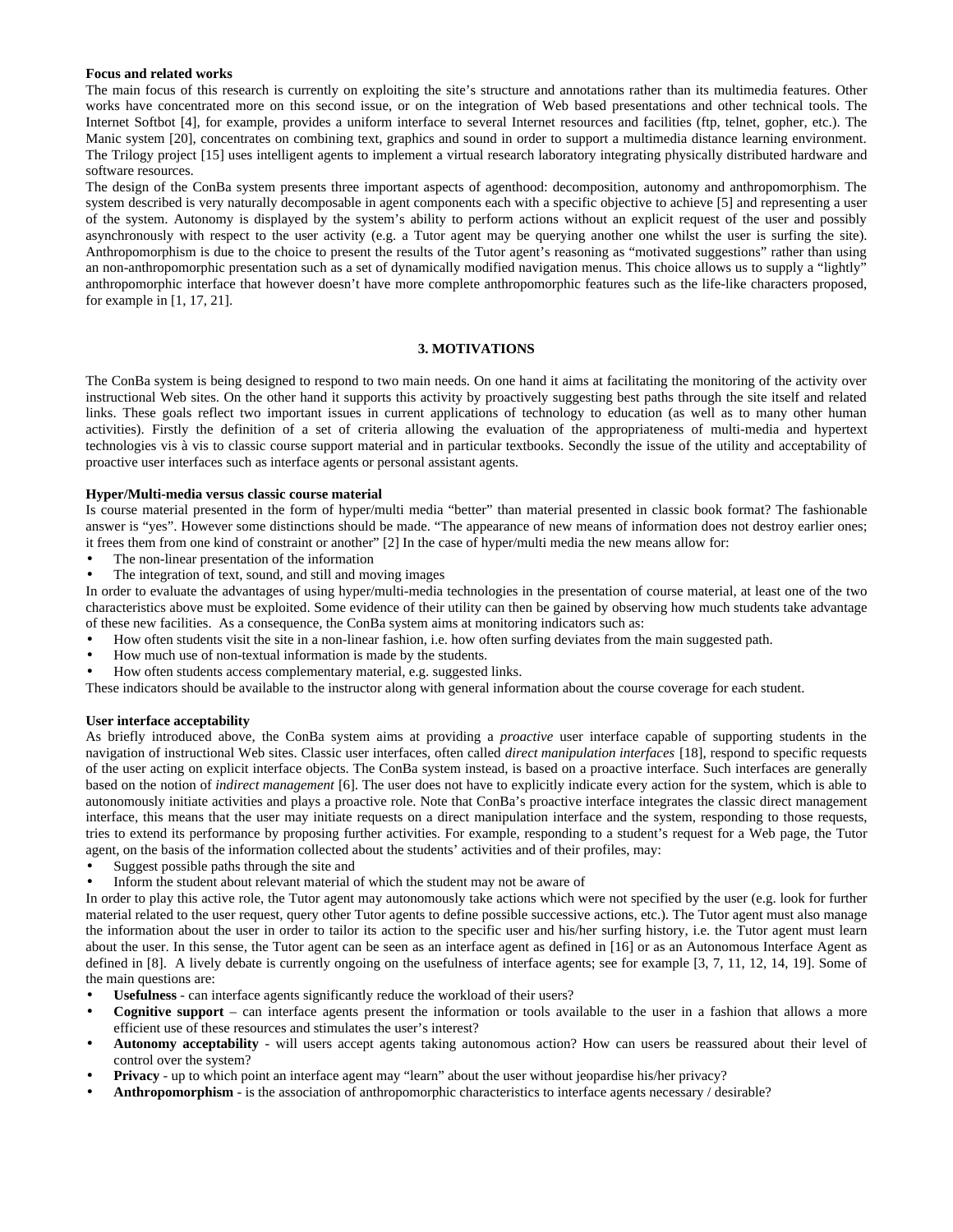We believe that, comparative studies aside, the best indicator of the agent's usefulness will be a report on how often students follow the Tutor agent's suggestions. However, the relevant suggestions for this type of evaluation should only be those which deviate from predefined paths through the Web site. For example, a suggestion to go to page X, where X is already connected by a "next" link to the current page is not relevant for the evaluation of usefulness. Note however that we consider such a suggestion absolutely legal in terms of the Tutor agent's reasoning. In fact this agent may produce such suggestions (which are essentially only based on the structure of the site) until enough information is collected on the student's surfing history and preferences so that deviations from predefined paths may be proposed. Furthermore, by gaining knowledge about the student, the Tutor agent should modify its own reasoning strategy in order to adapt to the student. Data collected about the user reactions to such strategies should be used both for the strategies evaluation and for verifying the usefulness of the interface agent. This aspect is further discussed in the next section.

Cognitive support may be seen as the level of "encouragement" that the interface agent is able to give to the user. If the resources available (whether information or tools) are presented in an uniform, accessible and stimulating way, the user will be more likely to use them efficiently. The Tutor agent tries to achieve these goals by:

• suggesting to the student relevant material that is tailored to his/her level of knowledge, specific interests, and previous surfing history • presenting various type of material (e.g. site's pages, external links, printed material, etc.) in an uniform fashion.

The cognitive support indicator should measure how often the student will access material which is not explicitly required for the course such as suggested readings, in-depth studies, suggested exercises, etc.

As also noted in [8], the issue of autonomy acceptability is not very critical in systems such as the one described in this paper. This is because the agent does not take decisions nor acts on behalf of the user. It simply generates suggestions. The only relevant aspect is that the agent's communications to the user should be as unintrusive as possible. This is obtained in the ConBa system by reserving a small area on the bottom of the browser's window for agent's communications to the user.

The issue of privacy is still open in our study. For the time being the only feature foreseen in the system addressing this topic is a regular update to the student about the data recorded by the system. At login and logout, students will see a summary of the recorded data. However they will not be able to directly edit this information.

A "light" anthropomorphic design for the interface has been chosen. By "light" we mean that the interface may suggest human characteristics to some users but it does not explicitly presents itself as a life-like character. This is obtained simply by giving textual motivated suggestions such as: "You have failed an exercise on the topic of Boolean search, would you like to see an example for this topic?" The choice of this type of interface was made in the effort to balance two conflicting requirements. On the one hand it has been demonstrated that anthropomorphic interfaces are particularly well suited for tutoring systems and may help motivating students and making them feeling comfortable with the system [AND, LES]. On the other hand, the presence of explicit life-like characters increases the agent's "presence" and therefore the agent may become intrusive.

## **4. CHARACTERISTICS**

### **Dynamic system environment – knowledge level reasoning**

One of the main objectives of the design is to maintain maximum flexibility in terms of the type of material provided by the human instructor. The aim is to allow teachers, who may have their sites already designed, to use the ConBa system with minimal effort. For this reason, the system is designed to work with limited input, i.e. only the HTML documents are provided and identified as knowledge units, suggested activities or exercises. In this case the system analyses the HTML code and builds a simple graph that describes the links between the various pages. These pages are then formatted and presented to the students by the Tutor agent, which monitors progress, and gives advice using the simple graph.

However the human instructor may provide much more information on the possible pathways through the nodes. Examples are:

- Identify the concepts developed in each page (node)
- Specify precedences between concepts
- Specify relations between concepts
- Specify the number and level of exercises that need to be "passed" for the associated concept to be considered acquired.

Whenever this information is provided the Tutor agent can use it to give better advice to the students. The ideal ConBa site will be developed starting from the definition of the fundamental concepts and their relations along with the concepts presentations in Web pages. However, in practice, many sites already exists and they can be incrementally annotated adding "comments" such as the ones listed above, to pre-existing hypertext material.

The environment in which the ConBa system works (the Web site) is therefore highly dynamic. Such dynamic environments present several challenges, amongst which: the need to work with possibly inconsistent information and the impossibility to foresee all the relations amongst the objects in the environment. For example, a "student state" recorded in previous visits to the site may be inconsistent with the "course material" description which may have been updated in the meantime by the teacher. Furthermore, advising cannot be based on static relations amongst objects in the environment because these objects (pages, concepts, exercises, etc.) and their relations may not be known and may change through the life of the system.

One approach that has been successfully applied to the management of highly dynamic environments is knowledge level reasoning [13]. In this approach there exists a part of the system which is able to reason about the environment without worrying about lower level details. For example, when a Tutor agent is trying to assess how well a concept has been covered by a student, it will not be concerned about how that concept has been presented to the student and if those presentations are still available. On the other hand presentation becomes relevant when trying to assess the exposition of concepts best suited for the student. Finally, the physical display of the Web pages requires implementation level details. Creating several levels of description of the environment (see figure) allows to reason at the appropriate level and to manage dynamic changes transparently to above layers. Knowledge level reasoning is typical of deliberative agent systems.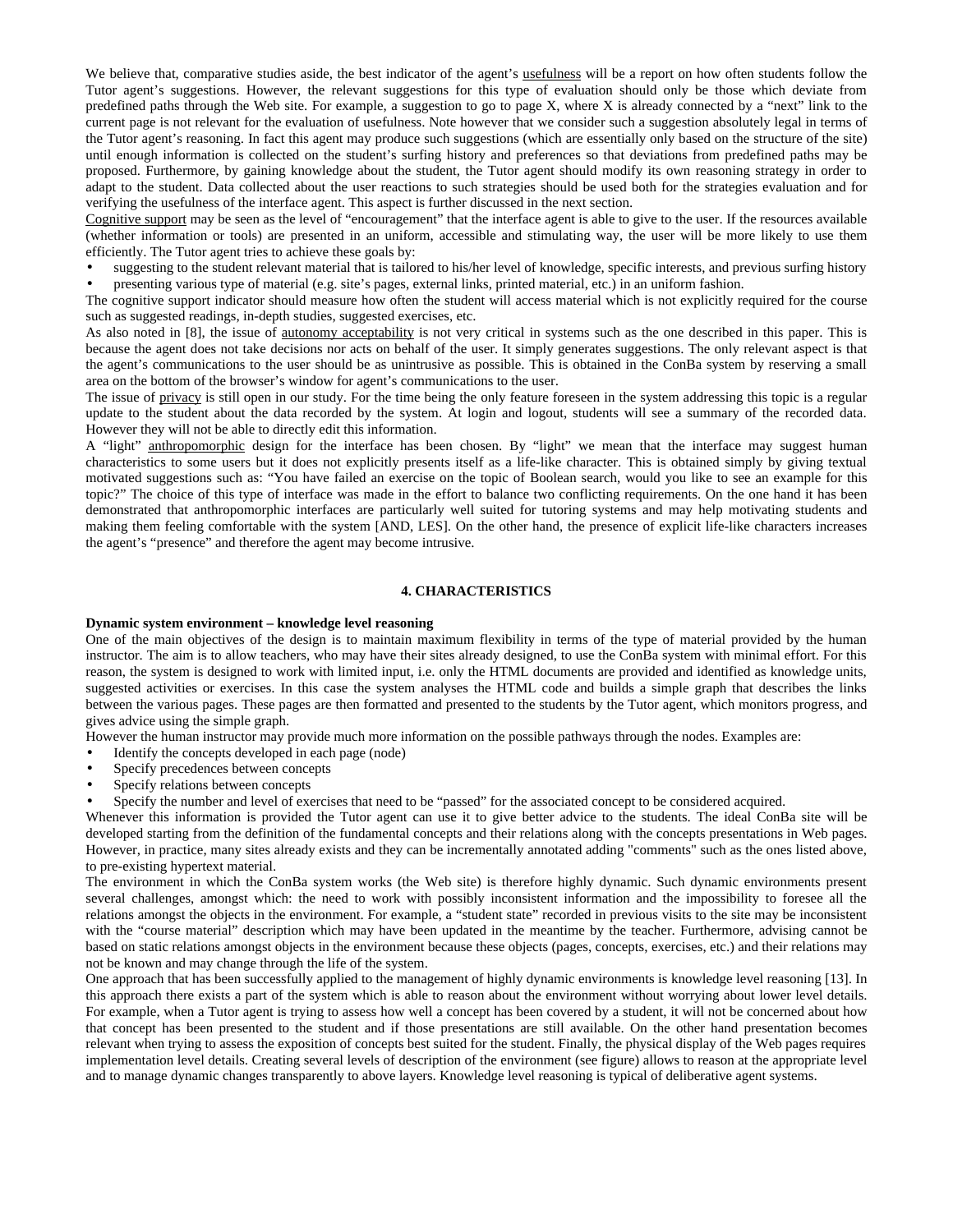#### **Adapting to the user**

Guiding students through instructional material should not only be a matter of specific topics but also of general student's background, preferences, experience etc. Knowledge based interface agents [10] always make use of two types of knowledge: domain knowledge (e.g. the structure of the Web site) and knowledge about the user. Moreover, human instructors normally form a "general impression" of each student, which informs their successive suggestions. This "general impression" basically allows a human tutor to tailor responses to a student's specific needs. The Tutor agents in the ConBa system mimic this mechanism by modifying the *strategies* guiding their suggestions to the user. *Strategies* are meta-level knowledge used by the Tutor agents to update their own reasoning mechanism on the basis of observed user behaviour, direct user input or on request by the human instructor. Such strategies may go from changing the "difficulty level" of the material proposed to the student, to rating certain types of concept's presentations (e.g. examples) as better suited for the student than other types (e.g. alternative explanations).

# **5. COURSE MATERIAL AND STUDENT'S STATE DESCRIPTIONS**

The information relative to the available course material is conceptually organised in several layers.

The highest layer, called *concept* layer, is currently defined by an XML vocabulary that specifies that concepts:

- may be derived from more general concepts,
- may have more specific concepts,
- may be related to other concepts,
- may require other concepts to be understood,
- are *presented* by certain lower level resources.

Consider, for example, some course material relating to computer networks. The concept of Local Area Network is derived from the more general concept of Network, has more specific concepts such as the Token ring concept, is related to the Wide Area Network concept, etc. The *presentation* elements in the concept description allow to create a direct connection between the concept level description and the presentation description. The presentation may be within one of the site pages or on some other resource whether online or not. The *presentation* layer description is also currently defined by an XML vocabulary that for each presentation element indicates:

- 
- The source type and location e.g. one of the site nodes (pages), an external link, an entry in a library database, etc. • The presentation type: whether it is an introduction to the concept, an example, a definition, a full paper, etc.
- 
- The presentation level: easy, average, complex.
- The target audience: professional, novice, computer science student, communication student, etc.

Obviously there may be several presentations for the same concept and a single page of the site may include several presentation elements. At the lowest level, the site itself is represented using the Structured Graph Format (SGF) vocabulary [9]. SGF is an XML compliant markup language based on structured graphs for capturing Web site structures'.

The student's state description contains a "static" section supplying general information about the student such as name, major, email, and specific interests. This section is called "static" because it is not modified at run time by the system. It may however, be updated by the student. The dynamic student description is an annotated partial copy of the course description summarising the student's surfing history. The annotations recapitulate the course coverage (e.g. "this concept is acquired", "this exercise has been successfully completed", etc.) and contain the indicators described earlier in the paper (e.g. deviations from standard paths; access to external links, optional material, sound or video clips).

## **6. CONCLUSIONS AND FUTURE WORK**

Thanks to the availability of tools enabling the easy and efficient creation of hypertext/multimedia documents, a growing community of teachers is experimenting with the use of such documents to support their classroom or distance-learning courses. It is time now to capitalise on the teacher's effort by developing specialised systems that allow both the easing of the burden of monitoring and guiding the students through the digital course material, and the evaluation of the effectiveness of this new type of material. This paper has analysed some of the major issues and requirements involved in the development of such specialised systems. The relevant information that should be gathered in order to evaluate the course material has been defined. Possible problems related to the acceptability of the system have been indicated. These are related both to the flexibility required in order to allow teachers to continuously update their courses, and to the design of an interface suitable to the students' need. A specific possible implementation of the system, based on a multi-agent design, has been described.

We intend to continue our project by completing the implementation and initiate trials possibly as soon as the next fall semester. Amongst the open issues the most pressing ones are related to the inclusion of students' annotations to the digital course material and the integration of sites developed, from several teachers, for different courses.

## **7. REFERENCES**

[1] G.Ball et Al. Lifelike computer characters: the Persona project at Microsoft, *Software Agents* J.M.Bradshaw Editor, 191-222, AAAI press/ MIT press 1997

[2] U. Eco, Why new media won't kill new books, *World Press Review*. June 1996: 16-17

[3] T. Erickson, Designing agents as if people mattered, *Software Agents* J.M.Bradshaw Editor, 79-96, AAAI press/ MIT press 1997

[4] O.Etzoni, D.Weld, A softbot-based interface to the Internet, *Communications of the ACM*, 37(7):72-76 July 1994.